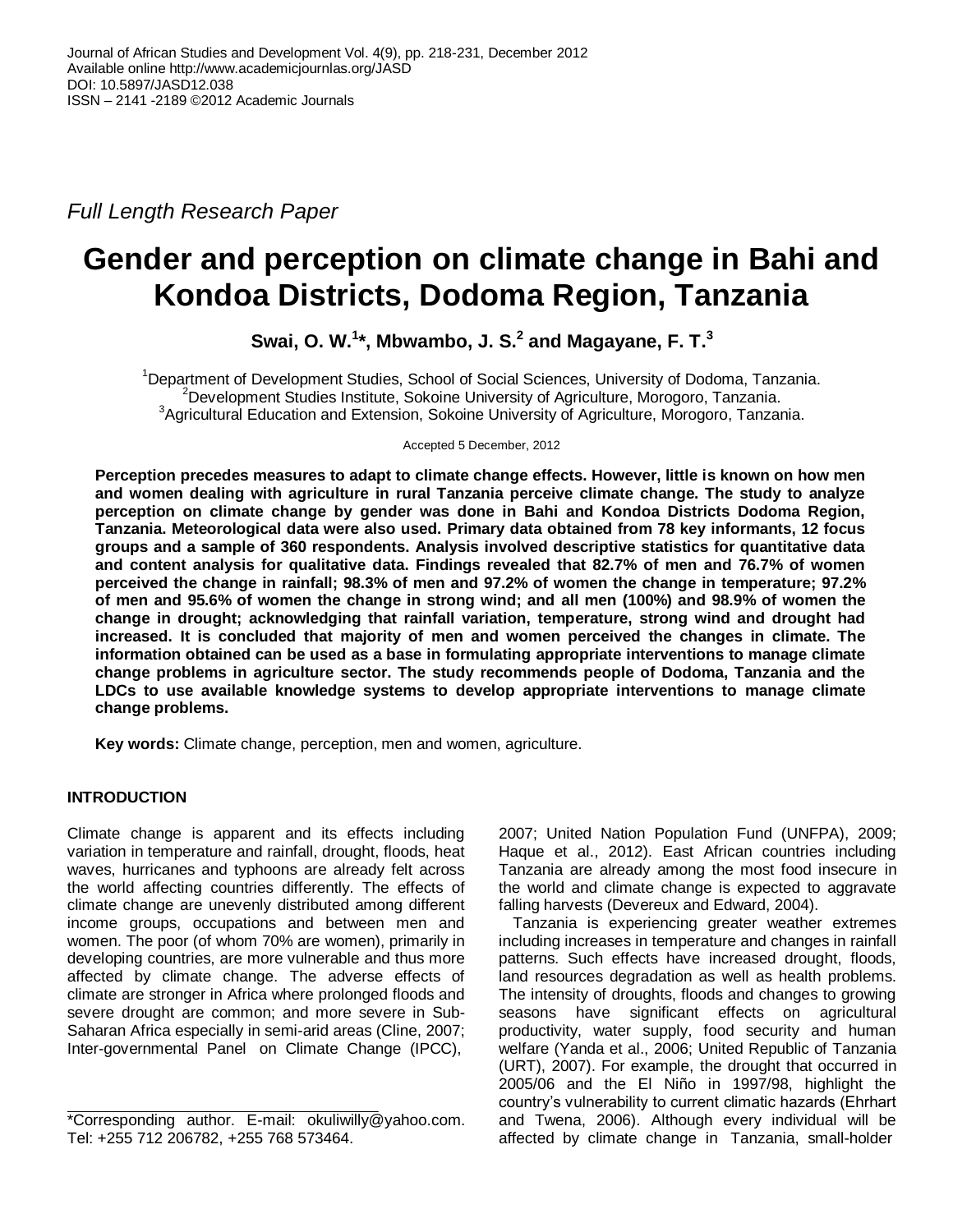farmers in rural areas especially women are likely to be more affected by climate change because of their low adaptive capacity, extreme poverty and dependence on rain-fed agriculture, activity more sensitive to climate change. Moreover, inequalities existing between men and women partly due to statutory and/or customary laws that often restrict women's property and land rights; constrain women from accessing important resources for example, land and credit, undermining further their adaptive capacity (International Fund for Agricultural Development (IFAD), 2008; Osman-Elasha, 2008; Brody et al., 2008). The fact that women are likely to be more affected by climate change is also supported by climate change literature (Lambrou and Piana, 2006; UNFPA, 2009; United Nations Development Programme (UNDP), 2009). The literature insist studies focusing on gender and climate change to be conducted at community level in various sectors including agriculture, in order to gather disaggregated data that will show the way men and women perceive, are affected and thus responding to climate change effects.

Perception is a process by which individuals receive information or stimuli from the environment and transform it into psychological awareness, in order to learn about the environment and respond to what is perceived (Bridgeman and Tseng, 2011). How individuals perceive risk is influenced in part by the type of hazard to which they are exposed and the perceived severity and frequency of that exposure (Slegers, 2008; Frank et al., 2011). Perception is important in climate change because it is one of the elements that influence adaptation process. It is after perceiving the changes in climate that individuals can undertake required measures to adapt to or reduce climate change effects (Maddison, 2006). Knowing the importance of perception, climate change perception studies have been conducted in developed countries mainly to explore mitigation options (Semenza et al., 2008; Mertz et al., 2009; Debono et al., 2010; Hansen et al., 2012). In developing countries studies on perception have been conducted in relation to adaptation options (Gbetibouo, 2009; Dhaka et al., 2010; Mengistu, 2010; Nzeadibe et al., 2011; Maharjan et al., 2011). Moreover, most of the studies on climate change conducted in Tanzania have focused on vulnerability, impact and adaptation strategies (Paavola, 2008; Lema and Majule, 2009; Mongi et al., 2010). The findings from these studies revealed that climate had changed and was the source of various adverse effects. However, the findings were not disaggregated by gender to indicate the way men and women perceived/were affected and thus responding to the negative effects of climate change. Studies on climate change perceptions and gender at the community level that could make disaggregated data available in Tanzania are scarce. Lack of disaggregated data has meant that climate change policy makers dealing with climate change in Tanzania for example, the National Adaptation Program of Action (NAPA), cannot

come up with effective policies or adaptation options (URT, 2007). According to UNFPA (2009) and UNDP (2009), for the policy that is intended to address any aspect of climate change to be effective, the differences between men, women, boys and girls must be taken into account during policy formulation. Gender blind policies may exacerbate the problems associated with climate change by widening inequalities between the sexes. Thus, to attain effective and successful adaptation, the needs of men and women should be integrated in climate change policies including adaptation plans. This can be achieved if disaggregated information on the way men and women perceive climate change will be gathered.

Using Dodoma Region as a case study, the region is located in a semi-arid area, an area prone to drought. But the nature of drought felt in the region in the 1990s is not only due to its location. The situation has been exaggerated by climate change. However, it was not clear if men and women had perceived and related experienced drought in the 1990s with climate change. Information on how men and women perceived and described the concept of climate change was lacking. This paper therefore, presents results of the study on perception of respondents on climate change done in Bahi and Kondoa Districts of Dodoma Region in order to fill part of the information gap. The rest of the paper is structured as follows: the next section covers methodology including study area, research design and the way data were collected and analyzed; results and discussions; and finally conclusion and recommendations.

#### **METHODOLOGY**

#### **Study area**

The study was conducted in three villages of Bahi District, Dodoma Region, namely Nagulobahi, Chipanga B and Msisi; and three villages of Kondoa District that is Puhi, Isusumya and Kurio. Administratively Bahi District has four divisions, 21 wards and 56 villages whereas Kondoa District has eight divisions, 35 wards and 160 villages. Both Districts are situated in semi-arid areas and have a dry savannah type of climate which is characterized by long dry season, unimodal and erratic rainfall that falls between November/December and April. Bahi District has an annual average rainfall of about 500 to 700 mm and annual average temperature of about 22.6°C. Kondoa District has an annual average rainfall of about 500 to 800 mm and an annual temperature of about 21°C. The economies of Bahi and Kondoa Districts depend on agriculture (crops and livestock production). The main crops grown in Bahi District are pearl millet, sorghum, paddy and ground nuts; and for Kondoa District the main crops are maize, finger millet, oil seeds, pearl millet and sorghum (URT, 2003) (Appendix 1).

#### **Research design and methods of data collection**

A cross-sectional research design was used in this study. Sampling techniques involve purposive sampling, stratified random sampling and simple random sampling. Purposive sampling was used to select two districts, three divisions from each district, one ward from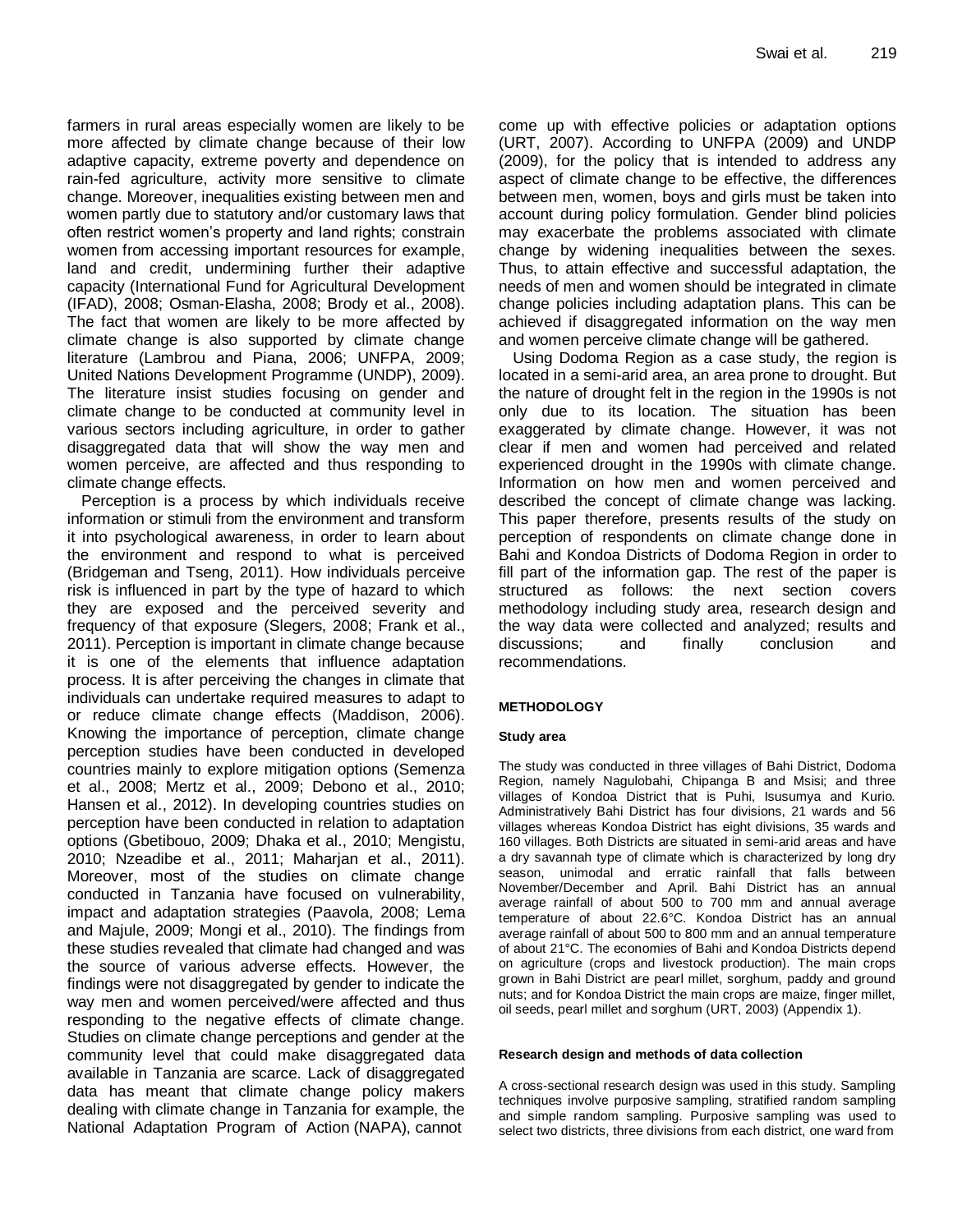each division and one village from each ward; basing on the availability of the evidence of climate change, accessibility and limited or no research especially on climate change had been conducted in the particular area. A sampling unit was a household from which a man or a woman was chosen; and a sampling frame was the farmers dealing with agriculture (crop farming and livestock keeping).

To obtain a representative sample according to Bailey (1994), the sampling frame was stratified into two strata of men and women and from each stratum simple random sampling was used to select 30 men and 30 women. The sampling frame was 4498 farmers, the two strata 2139 men and 2359 women; the sample proportions were 48% of men and 52% of women that resulted into a subsample of 173 men and 187 women respectively. Dividing each sub-sample by six villages the results were 29 men and 31 women respectively. However, from the two strata a simple random sampling technique was employed to select 30 men and 30 women per village in order to facilitate statistical analysis especially where comparison between men and women per village was necessary during discussion. This is based on Bailey (1994) that a sample or sub-sample of 30 respondents is a bare minimum for a study in which statistical data analysis is to be done, regardless of the population size. Besides, the key informants including ward and village leaders, crops and livestock extension workers, religious leaders, members of village government committees, head teachers and elderly farmers (two men and two women) were selected purposively. The selection was based on the position, knowledge and opinions/views of the individuals on climate change, history of the study area and other important required information.

Both primary and secondary data were collected. Primary data involved qualitative and quantitative data. Methods to collect qualitative data involved key informant interviews and focus group discussions; and a structured questionnaire was used to collect quantitative data. To collect qualitative data, a checklist of items for in-depth interviews with key informants was used to gather information from 78 key informants; and a focus group interview guide was used in discussion to gather information from 12 focus groups (one group of men and one of women from each village). To collect quantitative data, a structured questionnaire was administered to a sample of 360 respondents (30 men and 30 women from each village) to verify and quantify some of the findings from qualitative data. Among the questions administered were Likert items of five responses (strongly agree, agree, undecided, disagree and strongly disagree) prepared for four climate change indicators – an increase in rainfall variation, temperature, strong wind and drought (Appendix 2 and 3). The sources of secondary data were various reports relevant to the study, the web and Tanzania Meteorological Agency (TMA) Dar es salaam where data of seasonal rainfall, mean minimum and maximum temperature and mean wind speed were obtained.

#### **Data analysis**

Analysis of qualitative data involved content analysis in which the data were broken down into smallest meaningful units of information and/or themes and summarized to supplement important information with respect to the objectives of the study. Quantitative data analysis was based mainly on descriptive statistics including frequencies, means, percentages and crosstabulations. An inferential analysis was done using the chi-square test at p < 0.05 level of significant to determine the association between perception of climate change and demographic/socioeconomic variables. Perception on climate change was measured through indices of four climate change indicators. In order to form indices: (i) Likert statements were reverse-coded to obtain dimensionality. (ii) Reliability analysis was performed for each climate change indicator; and statements that counted Cronbach's

alpha value of 0.7 and above were the only ones included in further analysis to develop indices. The reliability analysis is based on a calculation of the correlation among statements using Cronbach's alpha. The value of alpha of 0.7 and above is accepted in social science as indicating a reliable scale (Marshall and Marshall, 2007; Swai, 2006). (iii) Strongly agree and agree responses were transformed into 1; strongly disagree and disagree into **0** to form scale of the index of  $0 - 1$ ; and undecided responses were regarded as missing. (iv) Scores for each respondent were then summed and divided by the number of statements for each climate change indicator. (v) The scale was further transformed into two categories of 'not perceiving' for respondents that scored 0.5 and below and 'perceiving' for respondent that score 0.6 and above. This procedure of forming index was also used by Magayane (1995) when studying adaptive effort of farmers to soil erosion and land productivity decline in Uluguru Mountain Tanzania.

To analyze meteorological data, MS Excel was used to perform simple regression analysis for rainfall, temperature and wind data. The dependent variable [Y(j)] was the physical factor (rainfall, mean minimum temperature, mean maximum temperature and mean wind speed) and independent variables (x) were the number of seasons/years (for example, 1970/71 to 2009/10 for rainfall). From the analysis the XY scatter plot with regression line, regression equations together with the R-square  $(R^2)$  values were established. To determine significance of the trends, f-test was used to test significance of  $R^2$ .

# **RESULTS**

#### **Description of the concept of climate change by sex**

The first question requested respondents to give one description on climate change in order to understand the way climate change was described in the study area. The findings revealed that 23.3% of men described the concept of climate change as a situation occurred when crops and livestock were in a good condition, while about 23% of women described climate change as a situation which occurred when the food was available or not available in the household. Besides, more men (16.7%) described the concept of climate change as the variation in temperature (coolness/hotness), while more women (17.8%) described the concept of climate change as the change in the amount of rainfall (Table 1). Results revealed that men and women described the concept of climate change differently. Men were more concerned with the condition of crops while in the field and the good condition for livestock, but women were more concerned with the availability of food in the household. Although the good condition for crops mentioned by men was an indicator of harvesting enough food, most of the crop yield could be sold after harvesting; an action that could reduce the available amount of food and subject the household to hunger or food shortage.

#### **Major changes in climate between 1970s and 1990s**

Respondents were also required to identify/choose one major change in climate that had occurred between 1970s and 1990s in the study area. The findings revealed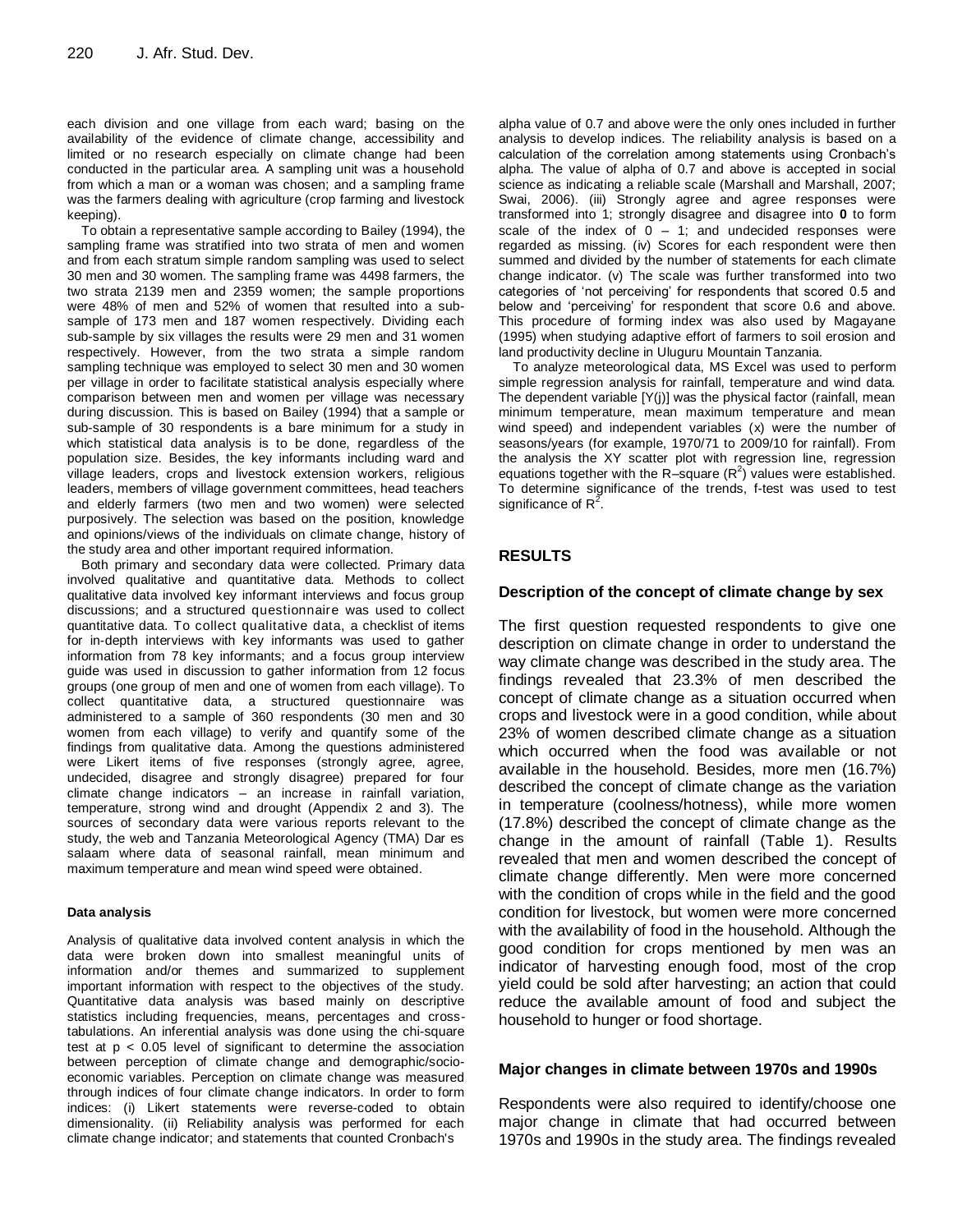Table 1. Description of the concept of climate change by sex.

| <b>Description</b>                                         | Men (n = 180) |       | Women ( $n = 180$ ) |       |
|------------------------------------------------------------|---------------|-------|---------------------|-------|
|                                                            | n             | %     | n                   | %     |
| Men and women description of the concept of climate change |               |       |                     |       |
| Good condition for crops and livestock                     | 42            | 23.3  | 14                  | 7.8   |
| Food availability/food shortage/hunger                     | 40            | 22.2  | 42                  | 23.3  |
| Variation in temperature (coolness and hotness)            | 30            | 16.7  | 22                  | 12.2  |
| Whirlwind and strong wind that blows away rainfall clouds  | 24            | 13.3  | 25                  | 13.9  |
| Changes in rainfall amount                                 | 20            | 11.1  | 32                  | 17.8  |
| Drought/dry spell                                          | 17            | 9.5   | 20                  | 11.1  |
| Presence/absence of diseases and deaths for people         | 6             | 3.3   | 23                  | 12.8  |
| do not know                                                |               | 0.6   | 2                   | 1.1   |
| Total                                                      | 180           | 100.0 | 180                 | 100.0 |

Source: Survey data (2011).

**Table 2.** Major changes in climate between 1970s and 1990s.

| <b>Description</b>                                      | Men (n = 180) |       | Women ( $n = 180$ ) |       |
|---------------------------------------------------------|---------------|-------|---------------------|-------|
|                                                         | n             | %     | n                   | %     |
| Major changes in climate between 1970s and 1990s        |               |       |                     |       |
| Drought has increased                                   | 51            | 28.4  | 47                  | 26.1  |
| Temperature has increased                               | 34            | 18.9  | 39                  | 21.7  |
| Rainfall variation has increased                        | 30            | 16.6  | 31                  | 17.2  |
| Rainfall amount has decreased                           | 20            | 11.1  | 19                  | 10.5  |
| Strong wind has increased during rainy season and whirl | 19            | 10.5  | 21                  | 11.7  |
| Others                                                  | 26            | 14.4  | 23                  | 12.8  |
| Total                                                   | 180           | 100.0 | 180                 | 100.0 |

Source: Survey data (2011).

that: drought, temperature, rainfall variation and strong wind had increased and rainfall decreased in the 1990s compared to the 1970s. The change in drought was ranked high by both men and women (that is 28.4% of men and 26.1% of women) (Table 2).

It was also revealed during key informant interviews and focus group discussions that in the study area bad years had increased and good years (years in which there were sufficient and well distributed rainfall) decreased in the 1990s compared to the 1970s. The discussants (both men and women) described a bad year as the year when rainfall, water and pastures were inadequate; when crops failed or when they got very low crop yield and when drought/dry spell and insect pests damaged crops. Men discussants described a bad year as the year when there was floods and strong wind in December blowing away rainfall clouds; and when improved seeds and honey were inadequate. Conversely, the ratio of bad and good years was 3:2, meaning three women described a bad year as the year when there was food shortage/hunger, when market for crops was inadequate, when crops fetched very low price; when they had no money to buy food; and when they were forced to spend most of their time selling labour in order to buy food. Women further explained a bad year as the year when they were forced to replant more than twice; when rainfall was irregularly distributed; and when there was inadequate green vegetables in the study area. According to the discussants, in the 1970s the ratio between good and bad years was 1:5 that is, one bad year followed by five consecutively good years. But in the 1990s in all surveyed villages good years were few and difficult to remember. The ratio between good and bad years for the most surveyed villages was 1:3 and in other villages 1:5, that is one good year followed by three or five consecutively bad years, except in Puhi village where relatively good years followed by two consecutively bad years. The discussants argued that there was no good year hundred percent but the years regarded as good had deficiencies; and that, in most seasons farmers were forced to buy food in November throughout March, hopping to start harvesting in April. It was also revealed that the ratio of bad years started to increase in 1984 for Bahi District and in 1990 for Kondoa District.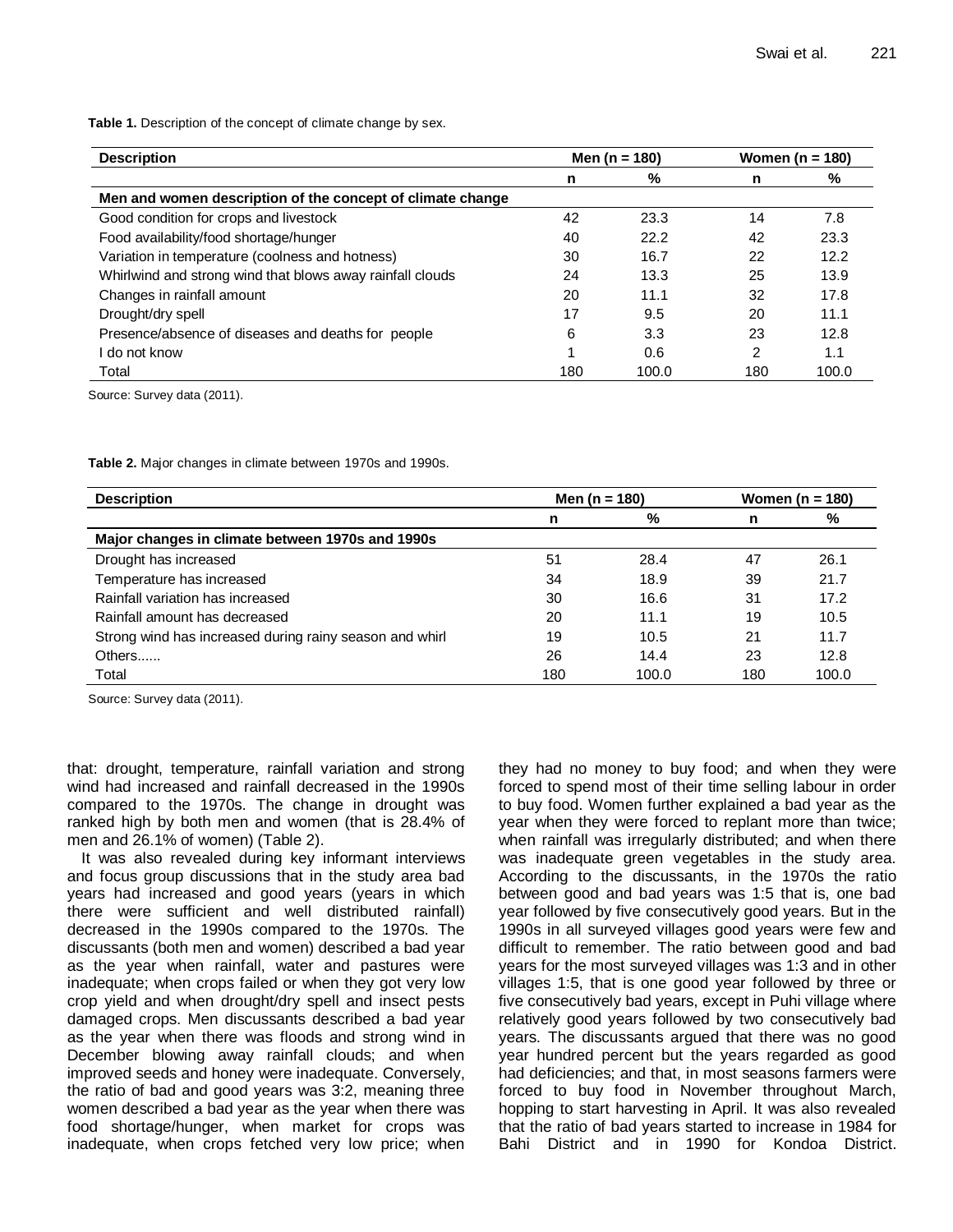**Table 3.** The main causes of climate change by sex.

| <b>Description</b>                           | Men (n = 180) |       | Women (n = 180) |       |  |
|----------------------------------------------|---------------|-------|-----------------|-------|--|
|                                              | n             | %     | n               | %     |  |
| Main reasons for the changes of climate      |               |       |                 |       |  |
| Deforestation                                | 89            | 49.5  | 92              | 51.1  |  |
| Increase in population                       | 47            | 26.1  | 59              | 32.8  |  |
| Keeping large number of cattle per area      | 33            | 18.3  | 10              | 5.6   |  |
| God's plan                                   | 4             | 2.2   | 11              | 6.1   |  |
| Increase of carbon dioxide in the atmosphere | 4             | 2.2   | 0               | 0.0   |  |
| do not know                                  | 3             | 1.7   | 8               | 4.4   |  |
| Total                                        | 180           | 100.0 | 180             | 100.0 |  |

Source: Survey data (2011).

#### **The main causes of climate change by sex**

When respondents were asked to give one main reason for the changes in climate, deforestation was ranked high by both men and women (49.5% of men and 51.1% of women) (Table 3). Other causes mentioned were increased population and livestock keepers keeping large number of cattle per unit area.

The causes were interconnected because, as the village population increased demand for farms, building material including poles, firewood and grazing area also increased. Deforestation was aggravated by the demand of farmers to increase income, the situation that caused more of them to be engaged in charcoal and firewood businesses due to climate change. Furthermore, only four men associated the changes in climate with an increase in carbon dioxide in the atmosphere.

## **Perception on climate change by sex**

After the reliability testing, Likert items for climate change indicators – the change in rainfall had eight items and Cronbach's alpha value of 0.845; the change in drought 20 items and alpha value of 0.738; the change in temperature eight items and alpha value of 0.726 and the change in strong wind eight items and alpha value of 0.734 (Appendix 2 and 3). Those items were used to form indices to measure perception. It is depicted in Table 4 that 87.2% of men and 76.7% of women perceived the change in rainfall; 98.3% of men and 97.2% of women perceived the change in temperature; 97.2% of men and 95.6% of women perceived the change in strong wind; and all men (100.0%) and 98.9% of women perceived the change in drought.

Respondents who perceived the change in rainfall accepted that the amount of rainfall had decreased; rainfall was less predictable and more unevenly distributed. Respondents who perceived the change in temperature accepted that the temperature had increased and was the main cause of increased hotness especially during dry season, the number of warm days to increase during cold season and uncomfortable nights especially during dry season. Similarly, respondents who perceived the change in strong wind accepted that strong wind during rain season and whirl wind during dry season had increased; and respondents who perceived the change in drought accepted that drought (including the number of days of dry spell) had increased and was the main cause of water sources and water amount to decrease; wetland areas to shrink; crop yield, food amount and pastures to decrease; and frequencies of occurrence of crop pests and livestock diseases to increase in the 1990s compared to the 1970s.

The chi-square test showed significant association between perception of respondents on the change in rainfall and sex  $(\chi^2 = 11.588; p \leq 0.05)$ ; perception of respondents on the change in strong wind and their villages/location (χ2 = 42.792; p **≤** 0.01); and perception of respondents on the change in drought and marital status (χ2 = 73.536; p **≤** 0.001) and ethnic groups (χ2 = 193.098; p **≤** 0.001); indicating that perception of respondents on climate change varied by sex, location/village of respondent, ethnic groups and marital status. However, the chi-square test showed no significant association between perception of respondents on the change in temperature and sex (or other socioeconomic/demographic variables); the result that suggests an equal chance for respondents from Bahi and Kondoa districts to perceive the change in temperature.

## **The evidence of climate change from meteorological data**

The trend of rainfall anomaly of Bahi District for the growing season of November to April for the past 39 seasons (1970/71 to 2009/10) revealed that rainfall was decreasing gradually but the change was insignificant, that is  $R^2 = 0.0461$ , (p = 0.1831). However, from 1980/81 season rainfall started to decrease significantly, that is  $R^2$ = 0.205, (p **≤** 0.05) (Figure 1a).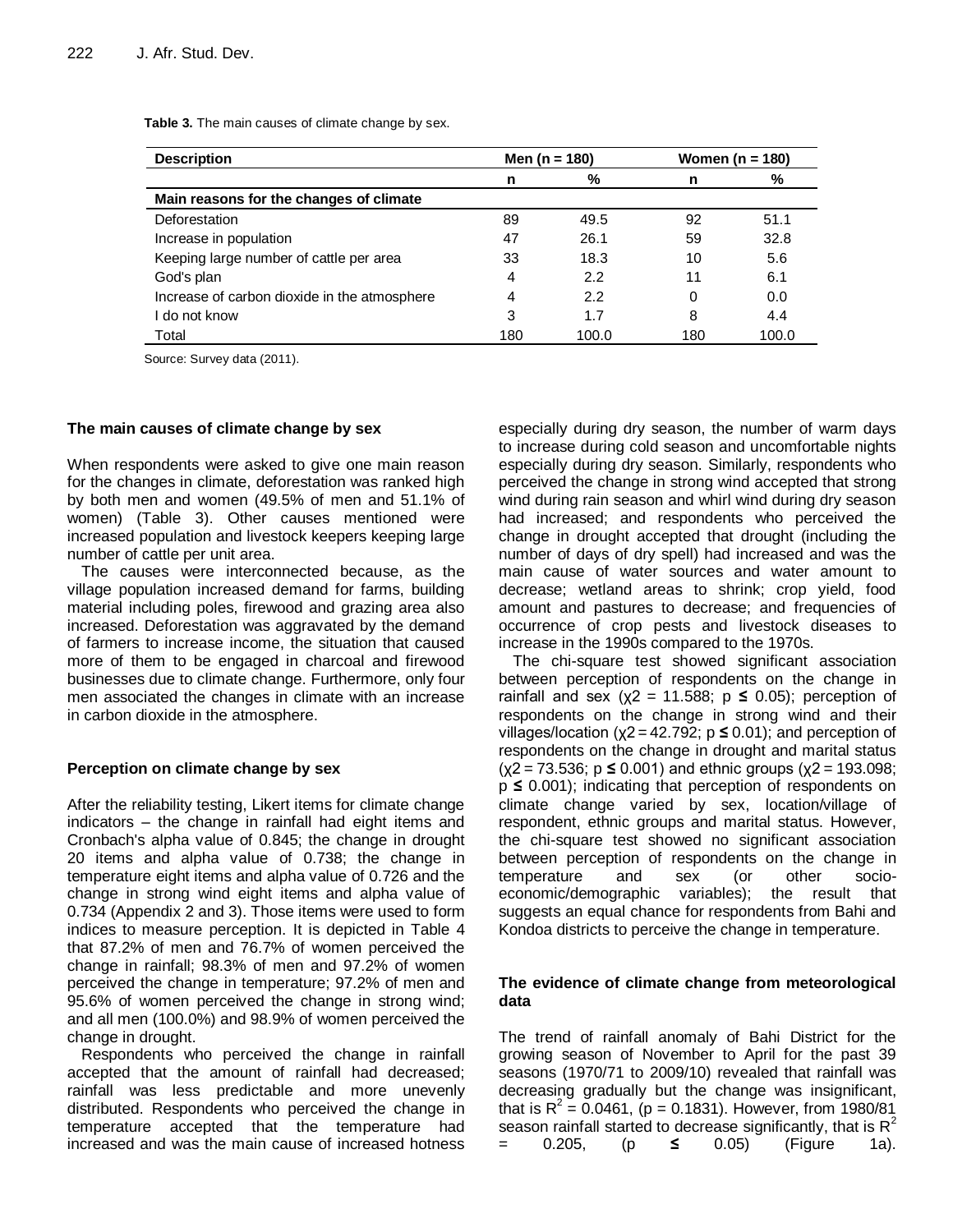**Table 4.** Perception of respondents on climate change by sex.

| Scale categories for perception         | Men ( $n = 180$ ) |       | Women ( $n = 180$ ) |      |
|-----------------------------------------|-------------------|-------|---------------------|------|
|                                         | n                 | %     | n                   | %    |
| Perception on the change in rainfall    |                   |       |                     |      |
| Perceiving                              | 157               | 87.2  | 138                 | 76.7 |
| Not perceiving                          | 23                | 12.8  | 42                  | 23.3 |
| Perception on the change in temperature |                   |       |                     |      |
| Perceiving                              | 177               | 98.3  | 175                 | 97.2 |
| Not perceiving                          | 3                 | 1.7   | 5                   | 2.8  |
| Perception on the change in strong wind |                   |       |                     |      |
| Perceiving                              | 175               | 97.2  | 172                 | 95.6 |
| Not perceiving                          | 5                 | 2.8   | 8                   | 4.4  |
| Perception on the change in drought     |                   |       |                     |      |
| Perceiving                              | 180               | 100.0 | 178                 | 98.9 |
| Not perceiving                          | 0                 | 0.0   | $\overline{2}$      | 1.1  |

Source: Survey data (2011).



**Figure 1a:** The trend of rainfall anomaly for Bahi district 1980/81 – 2009/10 seasons Source: TMA data (2011) (Some season are not shown).

Likewise, the trend of rainfall anomaly of Kondoa District for the growing season of November to April for the past 39 seasons (1970/71 to 2009/10) revealed that rainfall was increasing with a decreasing rate but insignificantly from 1970/71, that is  $R^2 = 0.0107$ , (p = 0.5255). But, from 1984/85 rainfall started to decrease although the change was statistically insignificant, that is  $R^2$  = 0.022, (p = 0.4628) (Figure 1b).

It is shown in Figure 2a that, trends of the mean minimum and mean maximum temperature anomalies for Dodoma region for the past 40 years (1970 to 2010) showed significant increase in both mean minimum and

mean maximum temperature, that is  $R^2 = 0.404$ , (p  $\leq$ 0.001) (Figure 2a) and  $R^2$  = 0.125, (p  $\leq$  0.05) (Figure 2b) respectively. The observation also revealed that the mean minimum temperature was increasing more rapidly compared to the mean maximum temperature.

Equally, the trend of the mean wind speed anomaly of Dodoma region for the past 32 years (1977 to 2009) showed a significant increase in wind speed, that is  $R^2 =$ 0.276, ( $p ≤ 0.01$ ) (Figure 3).

It is evident from the analysis of meteorological data that rainfall had decreased in Bahi District. However, in Kondoa District the change in rainfall was not statistically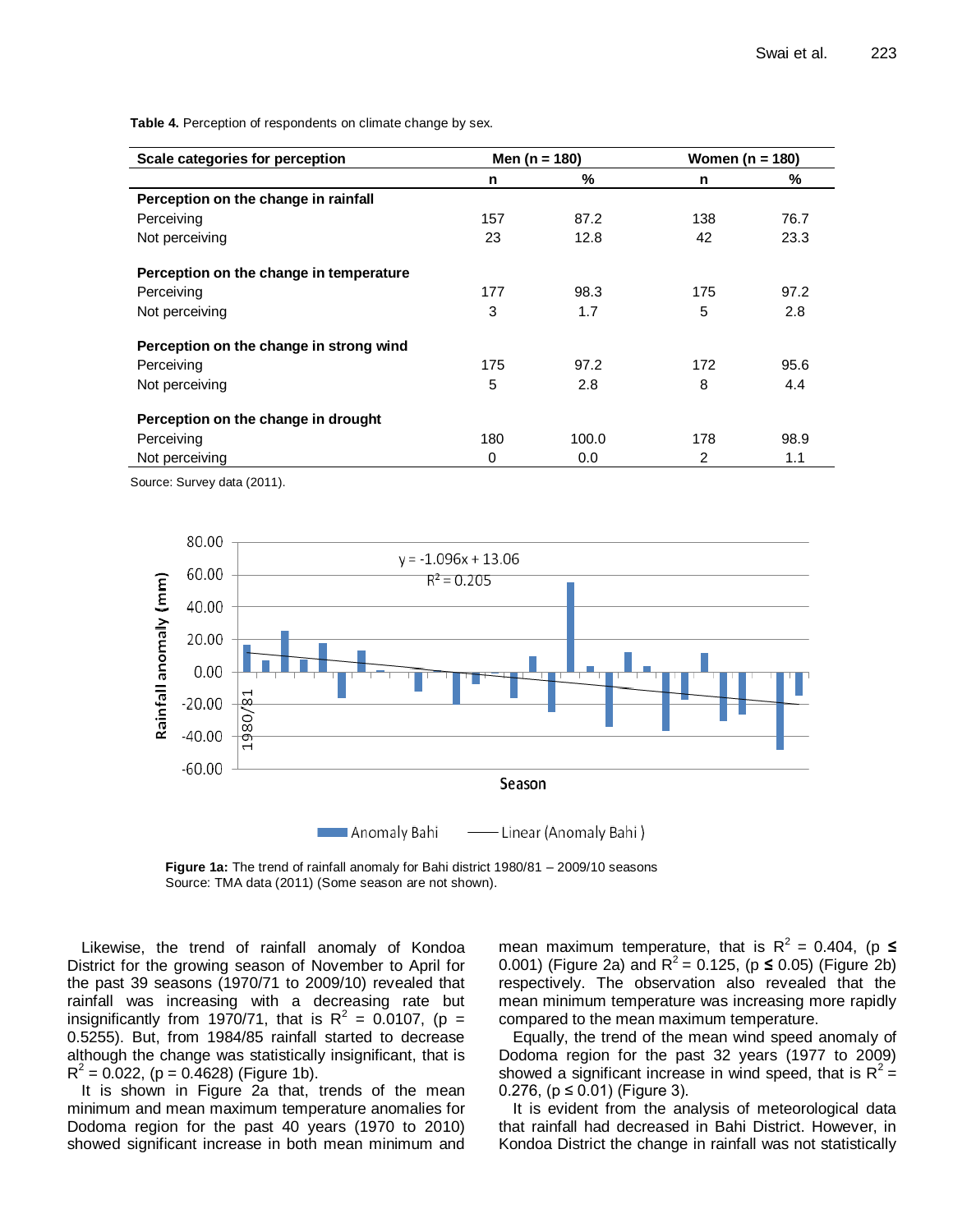

**Figure 1b.** The trend of rainfall anomaly for Kondoa district 1984/85 – 2009/10 seasons. Source: TMA data  $(2011).$ 



**Figure 2a.** The trend of Dodoma region mean minimum temperature anomaly 1970 – 2010. Source: TMA data (2011).



**Figure 2b.** The trend of Dodoma region mean maximum temperature anomaly 1970-2010. Source: TMA data (2011).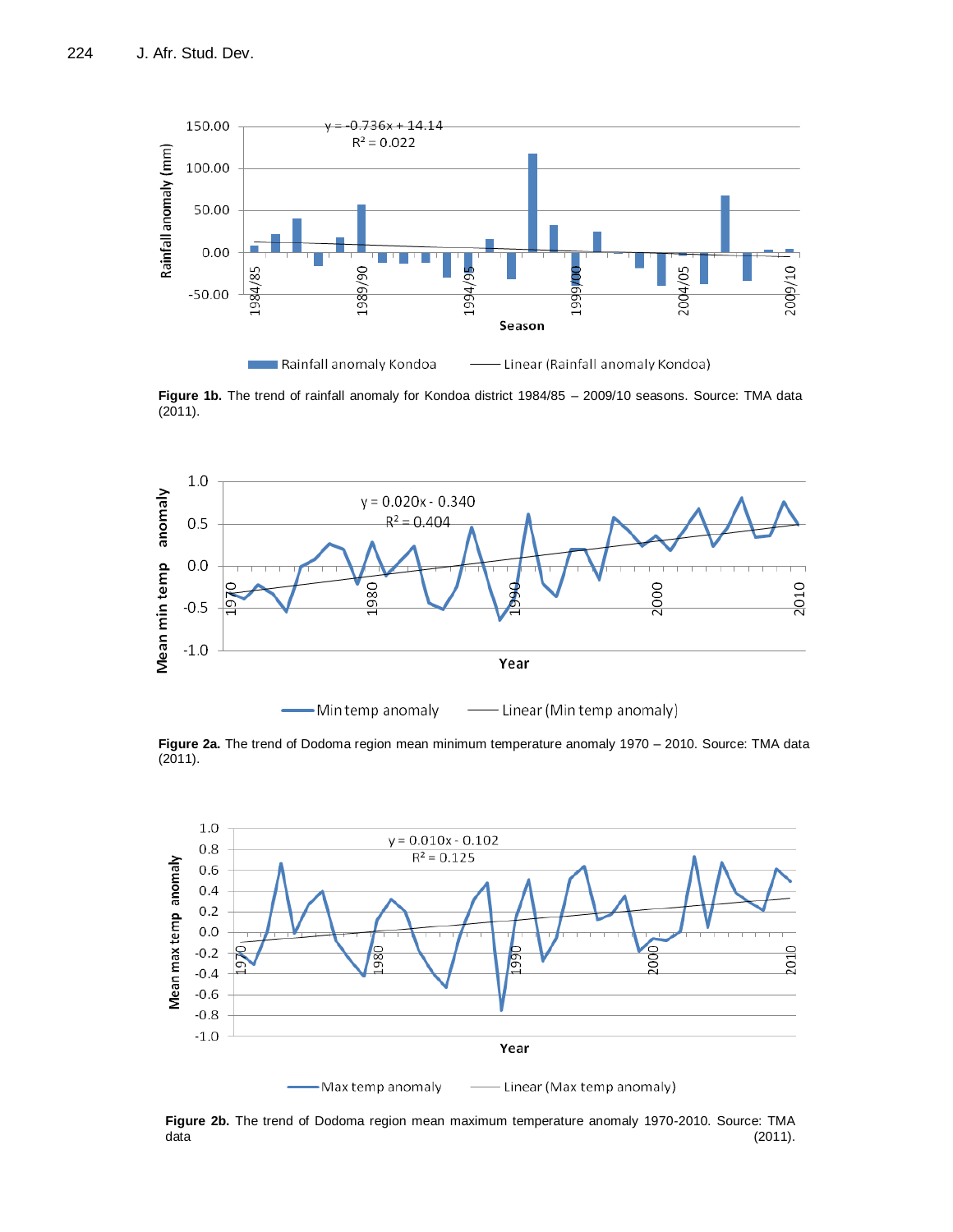

**Figure 3.** The trend of mean wind speed anomaly of Dodoma region for 1977 – 2009. Source: TMA data (2011).

significant, indicating that the area could have been affected more by the variation in rainfall onset or rainfall distribution than the change in rainfall amount. It is also clear that the mean minimum and mean maximum temperature; and the mean wind speed for Dodoma Region had increased significantly. Findings from the analysis of meteorological data have matched well with responses of respondents who perceived the change in rainfall, temperature, wind and drought, admitting that rainfall variation, temperature, strong wind and drought had increased and rainfall amount decreased in the 1990s compared to the 1970s; also findings from the focus group discussions which revealed that bad years had increased since 1984 for Bahi District and 1990 for Kondoa District.

## **Perception on the future climate change by sex**

Respondents were requested to indicate their anticipation concerning climate change in the future five to ten years; their responses indicate that 30.5% of men and 23.7% of women's responses anticipated the state of climate change to continue deteriorating in the future. Moreover, 29.6% of men and 29.7% of women's responses anticipated the amount of rainfall to continue decreasing; 32.1% of men and 24.1% of women's responses indicate reduction of livestock in number because of starvation; 19.0% of men and 13.3% of women's responses indicate continuous decrease in crop yield; and 10.4% of men and 10.3% of women's responses indicate continuous increase in hunger and/or food shortage. In the case of family relationship and/or bond, 27.3% of men responses expected family conflict and divorce rate to increase; men to migrate or abandon their families (11.7% of women's responses); and almost the same percentage of men (17.1%) and women's (16.0%) responses anticipated children to migrate to other villages and/or towns

including Dodoma and Dar es salaam to fight for their future. Only 4.3% of men and 3.2% of women's responses anticipated family relation to improve or become better.

# **DISCUSSION**

Both men and women have perceived the changes in climate and have predicted that climate will continue to change in the future. They have clear perception on the change in rainfall, temperature, strong wind and drought. Rainfall is more erratic, more unpredictable and continues to decrease in amount; and also temperature and strong wind have increased. Changes in rainfall, temperature and strong wind were the main causes of drought and increase in bad years in the 1990s compared to the 1970s. Responses of respondents were supported by trends of anomalies of meteorological data which showed that rainfall had decreased in Bahi and Kondoa districts and both minimum and maximum mean temperature; also mean wind speed of Dodoma Region had increased. The same observations are reported in various climate change literature including United Nations Framework Convention on Climate Change (UNFCCC) (2007), IPCC (2007), Ishaya and Abaje (2008), Mongi et al. (2010) and Nature (2011), showing/predicting an increase in temperature, drought (especially in semi-arid areas) and a decrease in precipitation in parts of Tanzania and other areas of Africa.

Besides, the study was conducted in the villages where research especially on climate change was inadequate and the education level was low (mainly primary school education level). But using available knowledge system respondents managed to perceive and identify climate change indicators in the study area. This is in addition to the fact that the area is in a semi-arid where drought is prominent, but they managed to differentiate the condi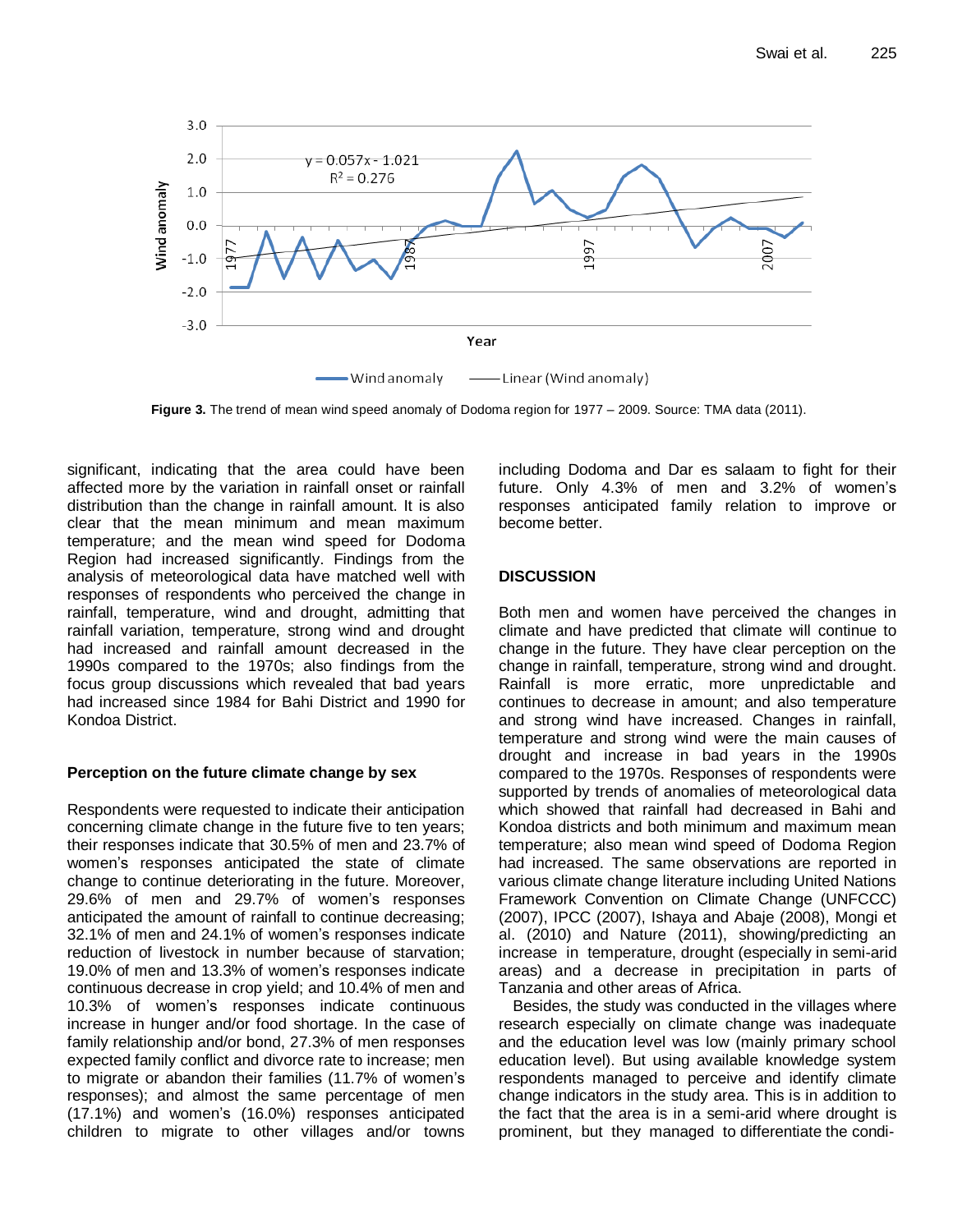tion they were experiencing in the 1990s from the situation they had experienced in the 1970s. In the 1970s the bad years were few and one bad year could be followed by more than four consecutively good years, before experiencing another bad year (Mwanga, 2002). The farmers used coping strategies (short term adaptation practices) to cope with the harsh environment conditions, hoping the situation would improve after a year or two. But in the 1990s bad years have increased because of climate change; the situation that requires farmers to be motivated to implement long term adaptation practices (Chaudhary and Aryal, 2009; Hartter et al., 2012; Haque et al., 2012).

Likewise, respondents perceived and described climate change differently depending on sex, location/village, ethnic groups and marital status. Perception of respondents on the change in rainfall varied by sex, the difference that could probably be explained by the existing different socially constructed roles and responsibilities between men and women (Brody et al., 2008; Agwu and Okhimamhe, 2009; UNFPA, 2009; UNDP, 2009). For example, women were subjected to various hardships including starving during food shortage or hunger; and collected water from far sources to fulfil their roles. Equally, men especially livestock keepers were forced to move livestock far away during dry season, sometime when it was very hot, to search for water and pastures. The challenges that both men and women experienced when struggling to fulfil their roles were among the causes of variation in perceiving the change in rainfall (Slegers, 2008; Speranza, 2010).

In addition, perception of respondents on the change in strong wind varied by location/village of respondents. The differences in perception could be explained by the diversity of topography and other features existing in the specific location including type of vegetation, as climate change literature indicates that effects of climate change are location specific (IPCC, 2007). For example, the Bahi District is in low altitude, it is dry and has experienced extensive deforestation compared to Kondoa District which is in high altitude, wet and is observing environmental management practices including tree planting and other measures to control soil erosion (Chamshama and Nduwayezu, 2002; Mongi et al., 2010).

Moreover, perception of respondents on the change in drought varied by ethnic groups and also marital status of respondents. Ethnic groups situate in specific location. For example, the Rangi reside mainly in Kondoa District which is wet compared to the Bahi District where the Gogo reside. Likewise, perception of respondents on the change in drought was reported to vary by marital status, a variable that has diverse groups including the married some of who are polygamists; and the single including separated, divorced, widows and widowers. Differences in the level of wealth/adaptive capacity and family size can be among the main sources of variation in perceiving drought among the married and single groups (Meena

and Sharif, 2008). In the study area for example, most married men and women especially the polygamists had big family sizes, big farms and a big number of livestock. When severe drought occurred most of their crops were damaged and livestock died, events that caused them to experience big losses compared to the single groups (Slegers, 2008; Speranza, 2010). While perception of respondents on climate change in the study area varied by sex, location, ethnic groups and marital status, other studies have shown that farmer's experience, availability of free extension advice, formal education, social interactions and access to information had also influence on perception (Maddison, 2006; Gbetibouo, 2009; Hartter et al., 2012). This indicates how elements influencing perception on climate change can vary from one location to another.

The study focused on gender and obtained disaggregated data, the information required in order to formulate effective climate change interventions/adaptation options (Lambrou and Piana, 2006; UNFPA, 2009). The disaggregated data obtained from this study are useful information for the researchers/scientists, agriculture and livestock sectors and Tanzania NAPA. The information can be used as a base by the NAPA when formulating adaptation options. Moreover, since the main actors in rural areas are the individuals dealing with agriculture, adaptation options developed by the NAPA can be incorporated in districts' one year rolling plans or in the recent instituted five year plan instead of the NAPA to work alone. Equally, feedback meetings with stalk-holders (District Agricultural and Livestock Officers and District Development Officers) and sensitization and/or awareness creation seminars on the causes and threats associated with climate change to the grass-roots can give climate change appropriate weight during participatory development problems identification. This will enable climate change adaptation needs to appear in District Agricultural Development Plans (DADPs) in order to be considered for funding.

## **CONCLUSION AND RECOMMENDATIONS**

Both men and women have perceived climate change and have clear perception on the change in rainfall, temperature, strong wind and drought. They managed to anticipate future threats of climate change arguing that climate change will continue to worsen. As rainfall amount will decline, crop and livestock yield/productivity will continue to decrease and family bond/relations will deteriorate. The field based findings corresponded well with trends of anomalies of meteorological data that showed a decrease in rainfall amount for the Bahi and Kondoa districts; an increase in minimum and maximum mean temperature; and mean wind speed for Dodoma Region. Findings also agreed with climate change literature and findings of other scientists that showed/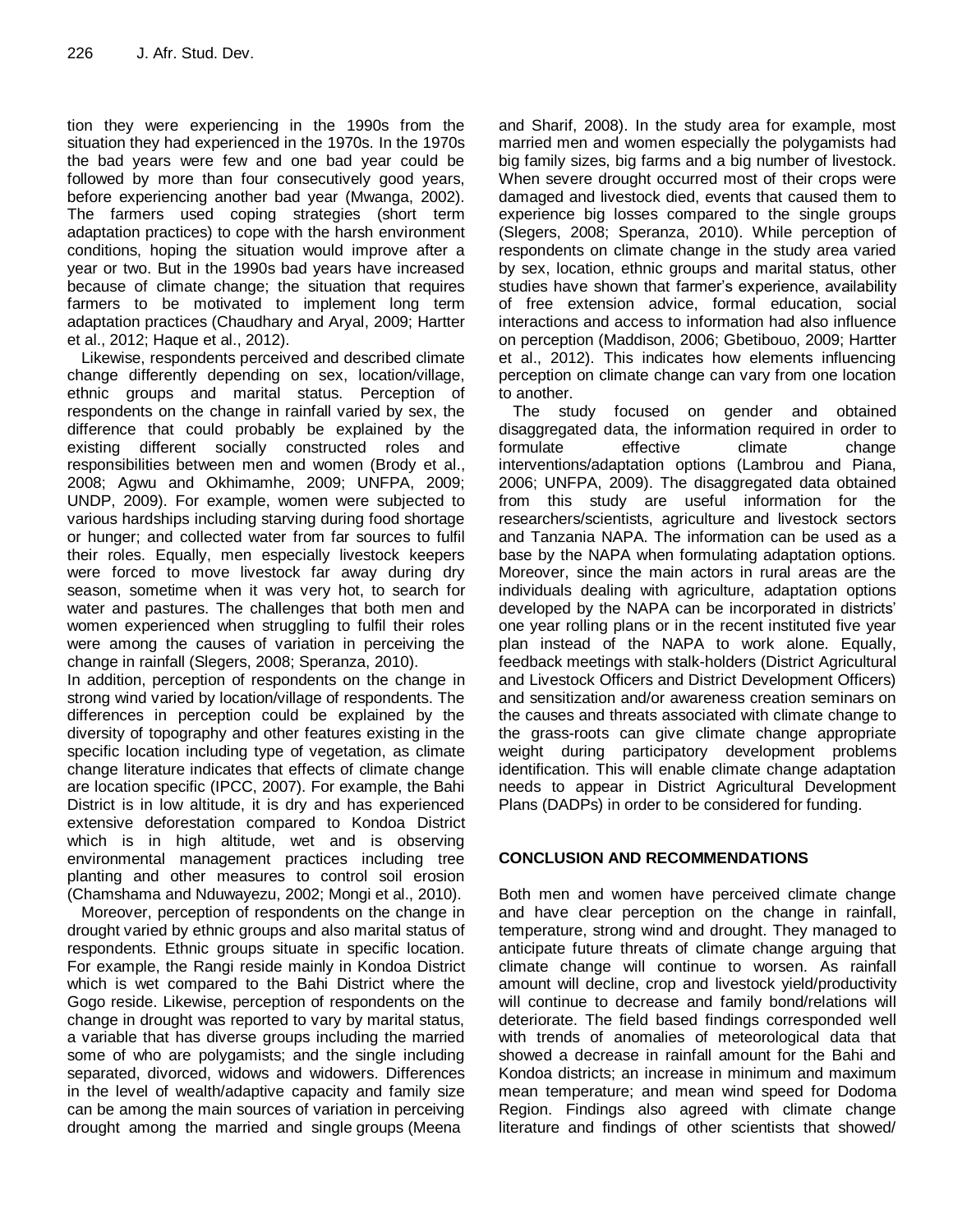predicted an increase in temperature, drought (especially in semi-arid areas) and a decrease in precipitation in parts of Tanzania and other areas of Africa. The findings have addressed an important knowledge gap and provided significant information to policy makers. The information obtained can be used as a base when formulating interventions/adaptation options to manage climate change problems in agriculture and livestock sectors. In addition, the trends of anomalies of meteorological data can be used to learn and/or monitor climate change. The study recommends the Least Developed Countries (LDCs) to use available knowledge systems to develop appropriate interventions to manage climate change problems; and use trends of anomalies of meteorological data to learn and/or monitor climate change.

Respondents perceived climate change differently depending on sex, location/village, ethnic groups and marital status. The underlying causes of the variation could probably be due to the existing differences in roles and responsibility between men and women; diversity of topography and other features existing in specific locations; and differences in the level of wealth/adaptive capacity and family size. This implies that location/ethnic groups and marital status are also important variables in understanding climate change perception. This suggests more location specific studies on climate change and gender, married and single individuals; and youths at the community level in agriculture and other important sectors in Tanzania in order to gather more / enough location specific areas of specific information.

#### **REFERENCES**

- Agwu J, Okhimamhe A (2009). Gender and climate change in Nigeria: A study of four communities in North-central and South-eastern Nigeria. Heinrich Böll Stiftung (HBS), p. 70.
- Bailey D (1994). Methods of Social Research. The Free Press. Collier Macmillan Publishers, London, p. 478.
- Bridgeman B, Tseng P (2011). Embodied cognition and the perceptionaction link. Phys. Life Rev. 8(1):73-85.
- Brody A, Demetriades J, Esplen E (2008). Gender and climate change: Mapping the linkages, A scoping study on knowledge and gaps, Institute of Development Studies (IDS), UK, BRIDGE.
- Chamshama SA, Nduwayezu JB (2002). Sub-humid zone case study4. Land Rehabilitation by the Hado Project in Kondoa District, Dodoma Region, Tanzania. [\[http://www.etfrn.org/etfrn/workshop/degradedlands/documents/synth](http://www.etfrn.org/etfrn/workshop/degradedlands/documents/synthesis_report/SHZ_4%20Kondoa,%20TZ%20fnl.pdf) [esis\\_report/SHZ\\_4%20Kondoa,%20TZ%20fnl.pdf](http://www.etfrn.org/etfrn/workshop/degradedlands/documents/synthesis_report/SHZ_4%20Kondoa,%20TZ%20fnl.pdf) site visited 11/05/2012]
- Chaudhary P, Aryal KP (2009). Global Warming in Nepal. Challenges and Policy Imperatives. J. For. Livelihood 8(1):5–14.
- Cline WR (2007). Global warming and agriculture. Impact estimates by country. Washington DC, Centre for Global Development and the Peterson Institute for International Economics.
- Debono R, Vincenti K, Calleja N (2010). Risk communication: climate change as a human-health threat, a survey of public perceptions in Malta. Eur. J. Pub. Health 2012 Feb; 22(1):144-9. Doi: 10.1093/eurpub/ckq181. Epub 2010 Dec 1.
- Devereux S, Edwards J (2004). Climate change and food security. IDS Bull. Brighton Inst. Dev. Stud. 35(3):22-30.
- Dhaka BL, Chayal K, Poonia MK (2010). Analysis of farmers' perception and adaptation strategies to climate change Bundi District of

Rajasthan, India. Libyan Agric. Res. Center J. Int. 1(6):388-390.

- Ehrhart C, Twena M (2006). Climate Change and Poverty in Tanzania realities and response options for CARE. Background report CARE International Poverty-Climate Change Initiative, p 30.
- Frank E, Eakin H, López-Carr D (2011). Social Identity, Perception and Motivation in Adaptation to Climate Risk in the Coffee Sector of Chiapas, Mexico. Global Env. Change [\(21\)1:6](http://www.sciencedirect.com/science?_ob=PublicationURL&_tockey=%23TOC%236020%232011%23999789998%232872748%23FLA%23&_cdi=6020&_pubType=J&view=c&_auth=y&_acct=C000059608&_version=1&_urlVersion=0&_userid=112642&md5=1e8ad4cff21f6390b13e64db749b7384)6-76.
- Gbetibouo GA (2009). Understanding farmers' perceptions and adaptations to climate change and variability, The case of the Limpopo Basin, South Africa, IFPRI (International Food Policy Research Institute) Discussion Paper 00849, p. 36.
- Hansen JI, Satoa M, Ruedy R (2012). Perception of climate change. Eath, atmospheric and planetary sciences, Proceedings of the National Academy of Sciences of the United States of America (PNAS), Early Edition, p. 9.
- Hartter J, Stampone MD, Ryan SJ, Kirner K, Chapman CA (2012). Patterns and Perceptions of Climate Change in a Biodiversity<br>Conservation Hotspot. PLoS ONE 7(2):e32408. Conservation Hotspot. PLoS ONE 7(2):e32408. doi:10.1371/journal.pone.0032408.
- Haque A, Yamamoto S, Malik A, Sauerborn R (2012). Households' perception of climate change and human health risks: A community perspective. Env. Health 11(1):12.
- International Fund for Agricultural Development (2008). Climate change and the future of smallholder agriculture: How can rural poor people be a part of the solution to climate change? Discussion paper prepared for the Round Table on Climate Change at the Thirty-first session of IFAD's Governing Council, 14 February 2008.
- IPCC (2007). Summary for Policymakers, In: Climate Change 2007: Impacts, adaptation and vulnerability, Contribution of Working Group II to the Fourth Assessment Report of the Intergovernmental Panel on Climate Change, Cambridge.
- Ishaya S, Abaje I (2008). Indigenous people's perception on climate change and adaptation strategies in Jema'a local government area of Kaduna State, Nigeria. J. Geogr. Reg. Plan. Vol. 1(8):138-143.
- Lambrou Y, Piana G (2006). Gender: The missing component of the response to climate change, Food and Agriculture Organization of the United Nations Rome, p. 58.

[http://www.fao.org/sd/dim\_pe1/docs/pe1\_051001d1\_en.pdf] site visited 12/04/2012.

- Lema M, Majule A (2009). Impacts of climate change, variability and adaptation strategies on agriculture in semi arid areas of Tanzania: The case of Manyoni District in Singida Region, Tanzania. Afr. J. Environ. Sci. Technol. Vol. 3(8):206-218.
- Maddison D (2006). The perception of and adaptation to climate change in Africa. CEEPA Discussion Paper No. 10, Centre for Environmental Economics and Policy in Africa, University of Pretoria, p. 47.
- Magayane FT (1995). Farmers' adaptive effort to soil erosion and land productivity decline: The case of the Uluguru Mountains, Tanzania, PhD Thesis, Graduate College of the University of Illinois at Urbana-Champaign, p. 139.
- Maharjan SK, Sigdel ER, Sthapit BR, Regmi BR (2011). Tharu community's perception on climate changes and their adaptive initiations to withstand its impacts in Western Terai of Nepal Int. NGO J. 6(2):035-042.
- Marshall NA, Marshall PA (2007). Conceptualizing and Operationalizing Social Resilience within Commercial Fisheries in Northern Australia. Ecol. Soc. 12(1):1-14.
- Meena HE, Sharif SZ (2008). Analysis of Technical and Policy Options for Adaptation to Consequences of Climate Change for Tanzania, Gender, Poverty and Food Security in Relation to Climate Change Impact and Adaptation, a case of Kilimanjaro Region CEEST Foundation, p. 30.
- Mengistu DK (2010). Farmers' perception and knowledge of climate change and their coping strategies to the related hazards: Case study from *Adiha*, central Tigray, Ethiopia, Int. NGO. J. 2(2):138-145.
- Mertz O, Mbow C, Reenberg A, Diouf A (2009). Farmers' Perceptions of Climate Change and Agricultural Adaptation Strategies in Rural Sahel. Environ. Manage. 43(5):804-816. DOI: 10.1007/s00267-008- 9197-0.
- Mongi H, Majule AE, Lyimo JG (2010). Vulnerability and adaptation of rain fed agriculture to climate change and variability in semi-arid Tanzania. Afr. J. Environ. Sci. Technol. Vol. 4(6):371-381.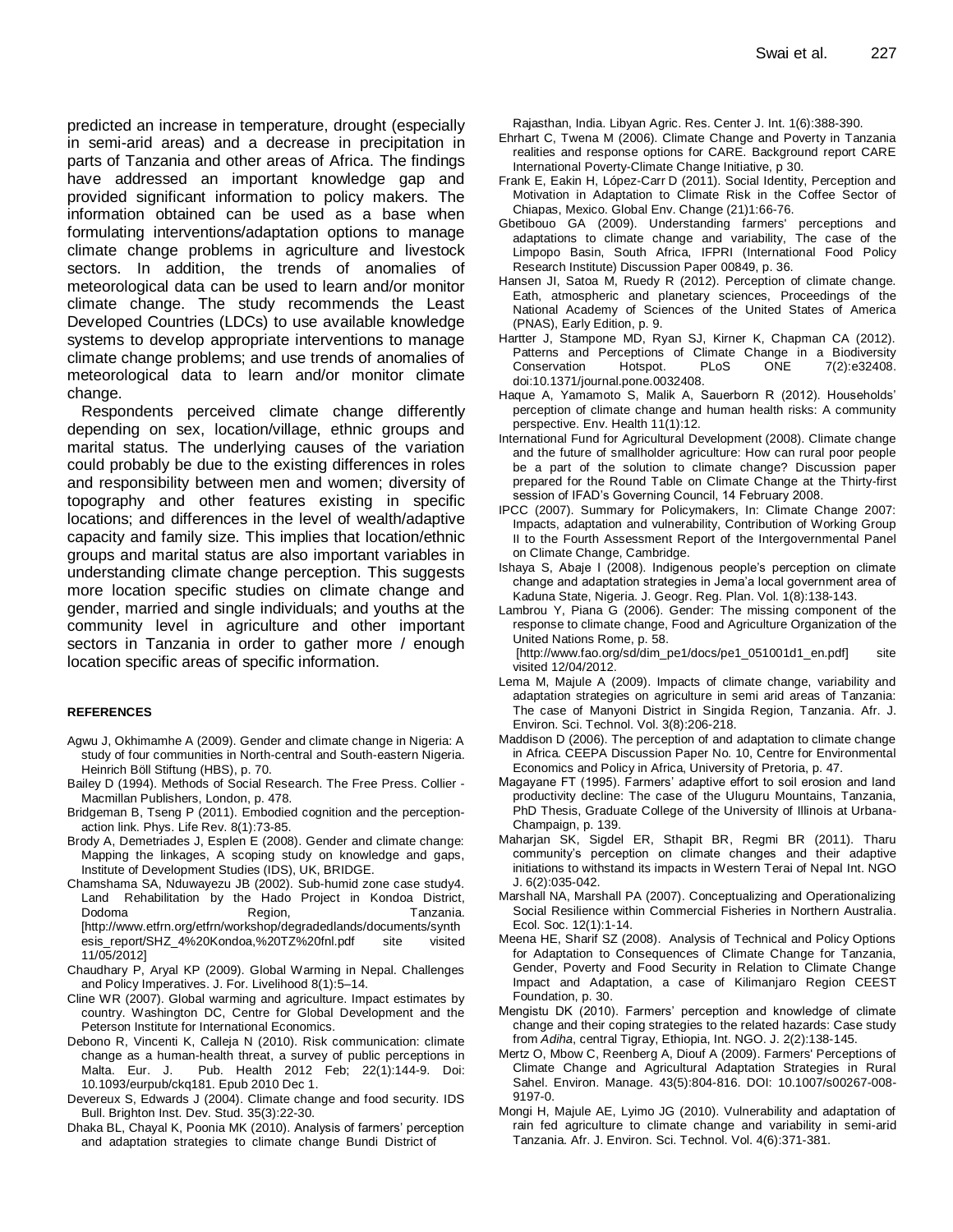- Mwanga JN (2002). Adoption of improved technologies for sorghum and pearl millet production in Dodoma Region in Central Tanzania. MSc dissertation, Sokoine University of Agriculture Morogoro, Tanzania, unpublished, p. 172.
- Nature International weekly journal of science (2011). Different method, same result: Global warming is real, Published online 20<sup>th</sup> October, 2011 in

[\[http://www.nature.com/news/2011/111020/full/news.2011.607.html\]](http://www.nature.com/news/2011/111020/full/news.2011.607.html%5d%20site%20visited%2010/04/2012)  [site visited 10/04/2012.](http://www.nature.com/news/2011/111020/full/news.2011.607.html%5d%20site%20visited%2010/04/2012)

Nzeadibe TC, Egbule CL, Chukwuone NA, Agu VC (2011). Farmers' Perception of Climate Change Governance and Adaptation Constraints in Niger Delta Region of Nigeria. Afri. Technol. Pol. Stud. Netw. Res. paper No. 7:23.

Osman-Elasha B (2008). "Gender and Climate Change in the Arab Region". Arab Women Organization p. 44. [\[http://www.arab-hdr.org/publications/other/ahdrps/paper02-en.pdf\]](http://www.arab-hdr.org/publications/other/ahdrps/paper02-en.pdf) site visited 15/3/2010.

- [Paavola](http://www.sciencedirect.com/science?_ob=ArticleURL&_udi=B6VP6-4T3KTK1-1&_user=10&_rdoc=1&_fmt=&_orig=search&_sort=d&_docanchor=&view=c&_searchStrId=1021087542&_rerunOrigin=google&_acct=C000050221&_version=1&_urlVersion=0&_userid=10&md5=8e44191f393a0ee60e4d23b2326d49d3#vt1#vt1) J (2008). Livelihoods, vulnerability and adaptation to climate change in Morogoro, Tanzania, Sustainability Research Institute (SRI), School of Earth and Environment, University of Leeds, Leeds LS2 9JT, UK.
- Semenza JC, Wilson DJ, Parra J, Bontempo BD, Hart M, Sailor DJ, George LA (2008). Public perception and behaviour change in relationship to hot weather and air pollution. Environ. Res. 107(3):401-411.
- Slegers MF (2008). Exploring farmers' perceptions of drought in Tanzania and Ethiopia, PhD Thesis, Wageningen University ISBN: 978-90-8585-240-7.
- Speranza CI (2010). Resilient adaptation to climate change in African agriculture. Bonn: German Development Institute (DIE).
- Swai OW (2006). Evolution, performance and role of traditional credit system on poverty reduction: A case of *ifogong'ho* of the Wasukuma, Tanzania, MA Dissertation, Sokoine University of Agriculture Morogoro, Tanzania, unpublished, p. 133.

UNDP (2009). Resource guide on gender and climate change, United Nations Development Programme, Printing: A. K. Office Supplies Ltd. Pp. 133.

[http://www.uneca.org/acpc/about\_acpc/docs/UNDP-GENDER-

CLIMATE-CHANGE-RESOURCE-GUIDE.pdf] site visited 19/10/2012.

- United Nations Framework Convention on Climate Change (2007). Climate change: Impacts, vulnerabilities and adaptation in developing countries UNFCCC, p. 64.
- United Nations Population Fund (2009). State of World Population Report, Facing a Changing World: Women, Population and Climate. The United Nations Environment Programme, Worldwatch Institute, p. 94.
- United Republic of Tanzania (2007). National Adaptation Programme of Action (NAPA), Vice President's Office, Division of Environment, January 2007, p. 52.
- United Republic of Tanzania (2003). Dodoma Region Socio-economic Profile, Government Printer Dar es Salaam Tanzania, p. 219.
- Yanda P, Kangalawe R, Sigalla R (2006). Climate and Socioeconomic Influence on Malaria and Cholera Risks in the Lake Victoria Region of Tanzania, Environ. Econ*.* ICFAI Vol. 4(3):44-70.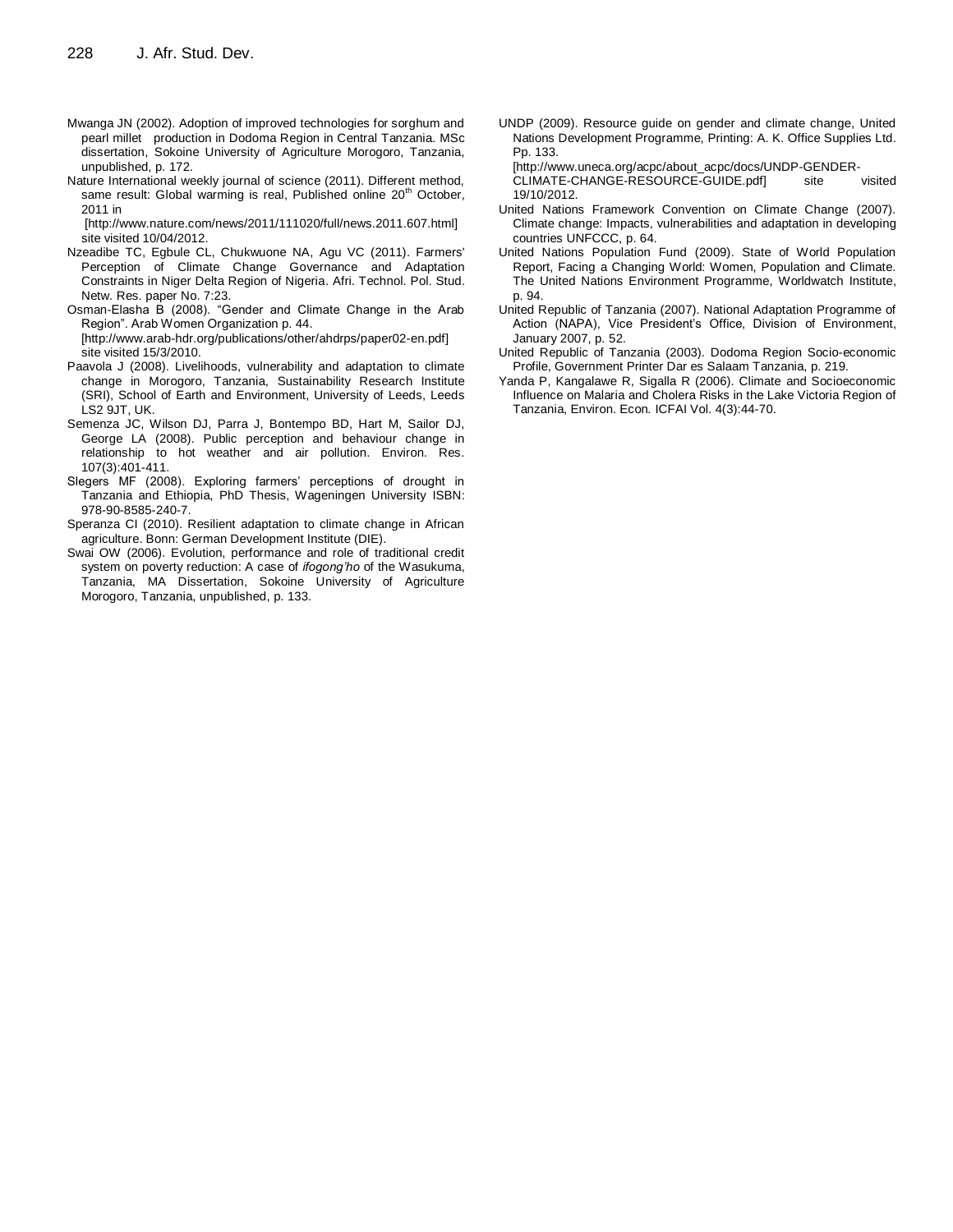



**Appendix 1.** A map of Dodoma Region Tanzania showing study area.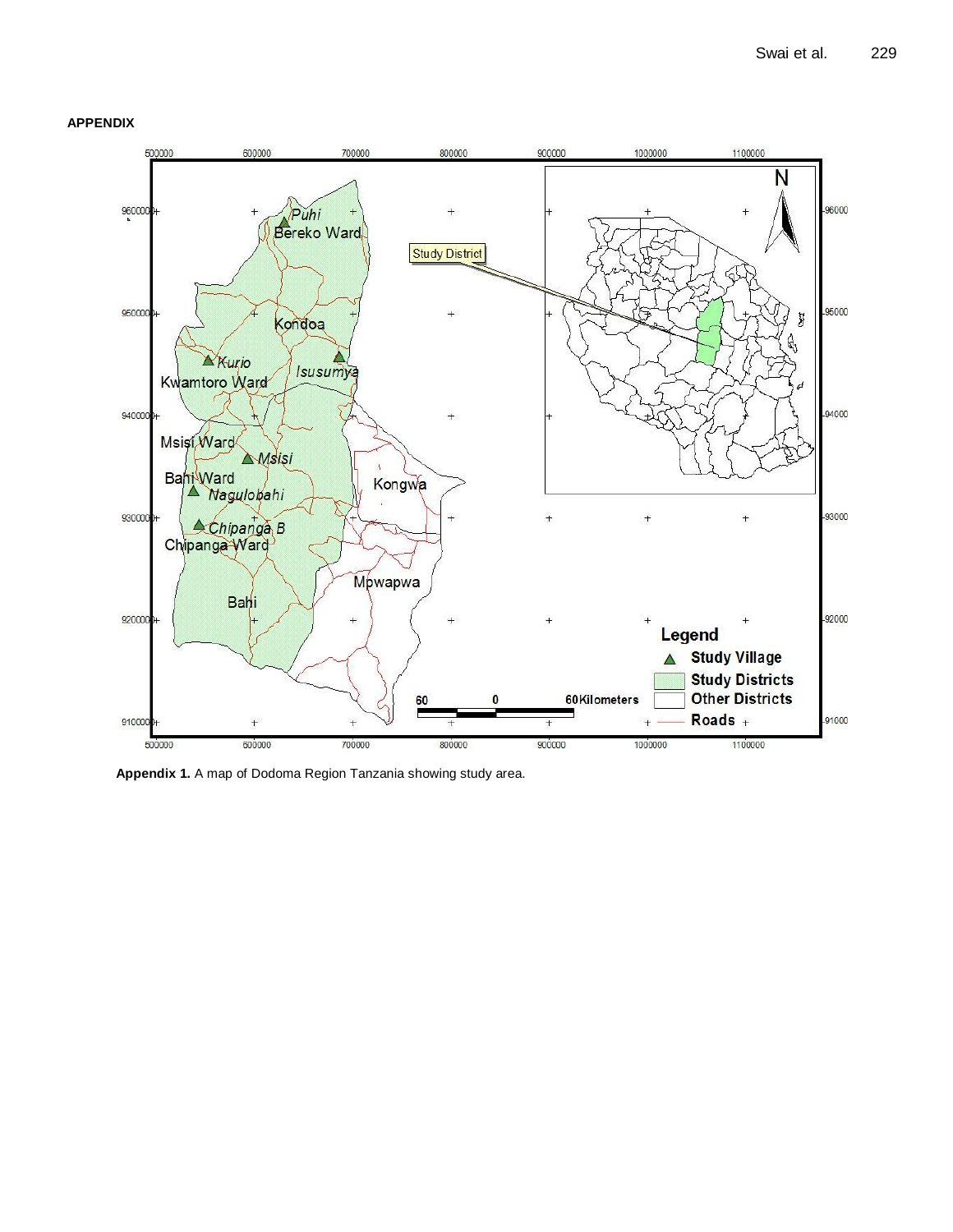**Appendix 2.** Item-total statistics of a change in rainfall, temperature and wind.

| Climate change domain                                                                                                                                                                               | Scale mean if<br>item deleted | Scale variance if<br>item deleted | Corrected item-<br>total correlation | Cronbach's Alpha<br>if item deleted |
|-----------------------------------------------------------------------------------------------------------------------------------------------------------------------------------------------------|-------------------------------|-----------------------------------|--------------------------------------|-------------------------------------|
| The change in rainfall                                                                                                                                                                              |                               |                                   |                                      |                                     |
| Rainfall amount in 1990s has decreased compared to 1970s                                                                                                                                            | 12.2528                       | 19.532                            | 0.593                                | 0.825                               |
| Rainfall amount in 1990s has increased compared to 1970s                                                                                                                                            | 12.2500                       | 19.074                            | 0.643                                | 0.819                               |
| Compared to 1970s in 1990s it has been difficult to predict rainfall onset                                                                                                                          | 12.4083                       | 20.632                            | 0.534                                | 0.832                               |
| Compared to 1970s in 1990s it is easy to predict rainfall onset                                                                                                                                     | 12.3667                       | 20.606                            | 0.524                                | 0.834                               |
| Rainfall shortage is insignificant in 1990s                                                                                                                                                         | 12.2333                       | 19.104                            | 0.642                                | 0.819                               |
| Rainfall shortage is significant in 1990s                                                                                                                                                           | 12.2500                       | 19.074                            | 0.643                                | 0.819                               |
| Rainfall amount in 1990s is more irregular distributed                                                                                                                                              | 12.4083                       | 20.632                            | 0.534                                | 0.832                               |
| Rainfall amount in 1990s is less irregular distributed                                                                                                                                              | 12.3556                       | 20.642                            | 0.519                                | 0.834                               |
| The change in temperature                                                                                                                                                                           |                               |                                   |                                      |                                     |
| Compared to the 1970s temperature in the 1990s has increased                                                                                                                                        | 11.6722                       | 9.530                             | 0.416                                | 0.699                               |
| Compared to the 1970s temperature in the 1990s has decreased                                                                                                                                        | 11.6778                       | 9.422                             | 0.453                                | 0.692                               |
| Compared to the 1970s the number of warm days during cold season in 1990s has increased                                                                                                             | 11.6833                       | 9.181                             | 0.479                                | 0.686                               |
| Compared to the 1970s the number of warm days during cold season in 1990s has decreased                                                                                                             | 11.6806                       | 8.953                             | 0.510                                | 0.679                               |
| It has been too hot during dry season in the 1990s compared to 1970s                                                                                                                                | 11.7056                       | 9.885                             | 0.356                                | 0.711                               |
| It has been too cool during dry season in the 1990s compared to 1970s                                                                                                                               | 11.6722                       | 9.341                             | 0.479                                | 0.687                               |
| Increase in temperature in the 1990s has caused uncomfortable nights in the 1990s compared to the 1970s<br>Increase in temperature in the 1990s has caused comfortable nights compared to the 1970s | 11.7000<br>11.6778            | 9.837<br>9.589                    | 0.309<br>0.352                       | 0.721<br>0.713                      |
|                                                                                                                                                                                                     |                               |                                   |                                      |                                     |
| The change in wind                                                                                                                                                                                  |                               |                                   |                                      |                                     |
| Frequency of heavy winds during rain season in 1990s has increased compared to 1970s                                                                                                                | 11.8333                       | 12.947                            | 0.371                                | 0.718                               |
| Frequency of heavy winds during rain season in 1990s has decreased compared to 1970s                                                                                                                | 11.8194                       | 12.867                            | 0.389                                | 0.715                               |
| Compared to the 1970s frequency of whirlwind in 1990s has increased                                                                                                                                 | 11.8111                       | 12.672                            | 0.375                                | 0.718                               |
| Compared to the 1970s frequency of whirlwind in 1990s has decreased                                                                                                                                 | 11.8139                       | 12.670                            | 0.375                                | 0.718                               |
| Whirlwind is the major cause of environment and water pollution in the 1990s when compared to the 1970s                                                                                             | 11.8250                       | 11.811                            | 0.536                                | 0.684                               |
| Whirlwind is the minor cause of environment and water pollution in the 1990s when compared to the 1970s                                                                                             | 11.8167                       | 11.844                            | 0.529                                | 0.686                               |
| Strong wind destroys crops regularly in the 1990s when compared to the 1970s                                                                                                                        | 11.9056                       | 12.855                            | 0.433                                | 0.707                               |
| Strong wind destroys crops rarely in the 1990s when compared to the 1970s                                                                                                                           | 11.8889                       | 12.879                            | 0.412                                | 0.710                               |